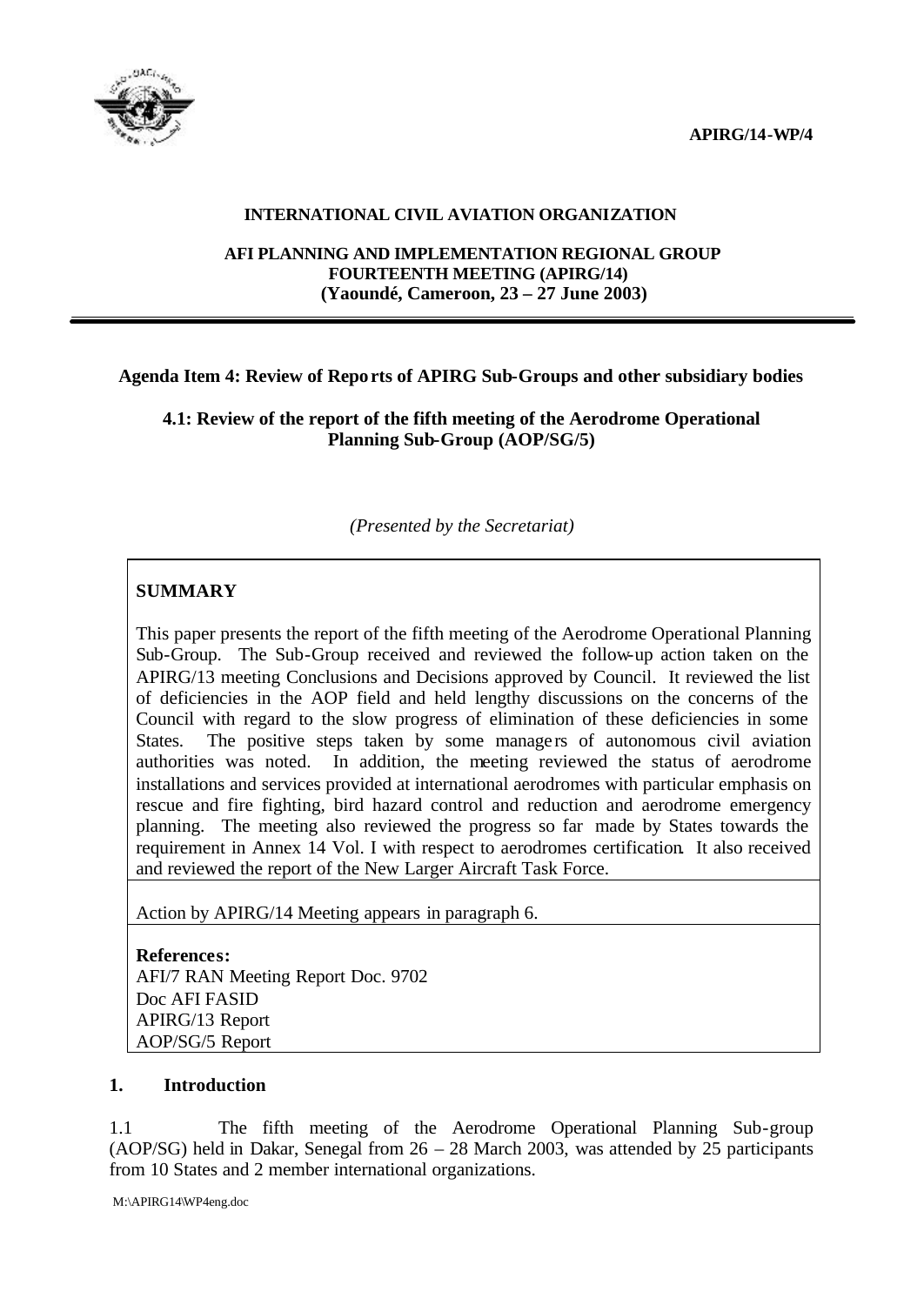## **2. Follow-up action on APIRG/13 Meeting Conclusions and Decisions concerning aerodrome installations and services**

## **2.1 General**

2.1.1 The AOP/SG/5 Meeting reviewed the APIRG/13 Meeting Conclusions and Decisions related to the progress and status of implementation of aerodromes services in the AFI Region. The Meeting acknowledged that non-implementation of these facilities and services have a serious impact to the safety of operations. The concerns of the ICAO Council on the lack of noticeable progress in the reduction or total removal of deficiencies in the AOP field in the AFI Region was emphasized.

## **2.2 Bird Hazard control and reduction**

2.2.1 APIRG/13 Meeting having noted the substantial efforts that States were making in developing and maintaining bird hazard reduction measures that were proving to be effective was of the view that the success being witnessed was as a result of the awareness created through the many ICAO workshops that had been held. APIRG/13 therefore developed a Conclusion 13/1 that required ICAO to continue holding more workshop and to request States to host them so as to allow other agencies and individuals involved to participate. The Meeting noted that in the spirit of this Conclusion, both the ICAO ESAF and WACAF Offices had held such workshops. The Meeting acknowledged the efforts by ICAO in the awareness creating through these workshops and registered its appreciation to those States that had hosted the workshops. Nevertheless, the meeting was of the view that such efforts should continue. The meeting therefore reaffirmed the relevance of both the AFI/7 RAN Conclusion 4/1 and the APIRG/13 Conclusion 13/1.

2.2.2 The Meeting while reviewing the various recommendations made at the workshops, the AFI/7 RAN Meeting Conclusion 4/7 and the recommendation in Annex 14, Volume I, on the subject raised the following observations:

- a) At some airports, bird hazard committee participation was delegated to junior and/or inexperienced staff making it ineffective;
- b) At some airports, the reporting of bird strikes was left to the airline involved and these mostly reported only the serious strikes and in many cases they report to their home State;
- c) At some airports, there was no sufficient involvement of neighbourhood communities;
- d) At some airports, control methods were being implemented without prior indepth ornithological studies.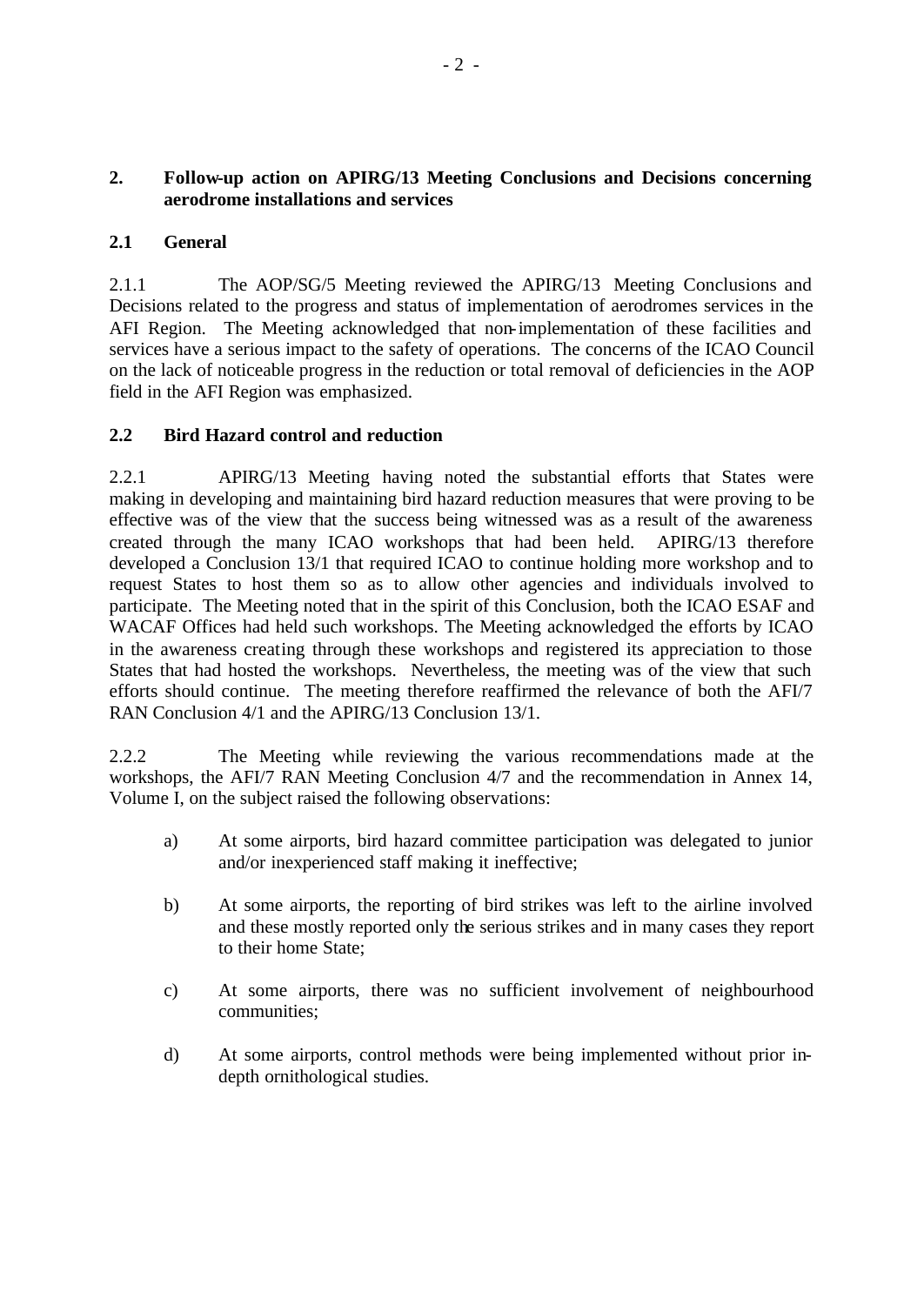2.2.3 The meeting further developed the following draft conclusion:

## **DRAFT CONCLUSION 14/…..**

## **THAT:**

**i) STATES FACING BIRD HAZARD PROBLEM SHOULD CONDUCT ENVIRONMENTAL AND ORNITHOLOGICAL STUDIES IN ORDER TO ENSURE THE DISPERSAL AND CONTROL METHODS SELECTED ARE APPROPRIATE, EFFICIENT AND COST EFFECTIVE.**

### **ii) THAT AIRCRAFT OPERATORS SHOULD BE ENCOURAGED TO REPORT ALL BIRD STRIKES TO THE AIRPORT OPERATOR.**

## **2.3 Impact of New Larger Aeroplanes (NLA) on aerodromes in the AFI Region**

2.3.1 Following the approval by Council of the APIRG/13 Conclusion 13/2, the first meeting of the Task Force (TF) was held at Dakar, Senegal 23 – 25 March 2003. The Sub-Group Meeting therefore received and reviewed the report of the NLA/TF.

2.3.2 The Sub-Group noted that the A380 is due to enter commercial operation in the first quarter of 2006. A survey conducted by the ESAF and WACAF offices indicated that so far only St. Denis (Reunion), Johannesburg and Cape Town (South Africa) have definite indications of receiving the NLA in 2006. The Sub-Group was of the view that the survey was probably not conclusive and that a few more should be carried out in order to obtain a true picture. IATA should be requested to assist in this regard and the airlines urged to cooperate accordingly.

2.3.3 The Sub-Group noted that due to the design of the tyre arrangement, the NLAs should not require any pavement strength higher than the ICAO Code 4E. Nevertheless drainage culverts and bridges would require strengthening. However, in order to fully meet requirements of Code 4F aeroplanes, runways at existing airports would have to be widened from the current 45m to 60m. Because of the physical dimensions of the aircraft whose wingspan is 15m wider, the overall length 2m more and the weight a colossal 160t heavier than the B747-400, existing airports expected to receive these aircraft have to re-evaluate the operational procedures. ICAO Annex 14, Volume I provides the standards and recommended practices that are required to be implemented for these NLAs or Code "F" aeroplanes. The A380 manufacturer has posted a preliminary issue of the "A380 Aeroplane Characteristics for Airport Planning" on its website (www.airbus.com) that could be consulted.

2.3.4 On the impact of NLAs on RFF requirements, the Sub-Group noted that ICAO has already introduced a CAT 10 for aerodromes expected to receive Code F aeroplanes. Nevertheless, it was acknowledged that in view of the higher passenger capacity (about 600 passengers), bearing in mind that the major objective of an emergency operation is to save lives, there was need to consider significant review of the rescue facilities and tools and the complementary training of RFF personnel to intervene effectively on the two decks loaded in full length.

2.3.5 With regard to the associated emergency plans, the Sub-Group noted that at airports expected to receive these airplanes, the existing aerodrome emergency plans would have to be reviewed bearing in mind the higher passenger capacity and therefore casualty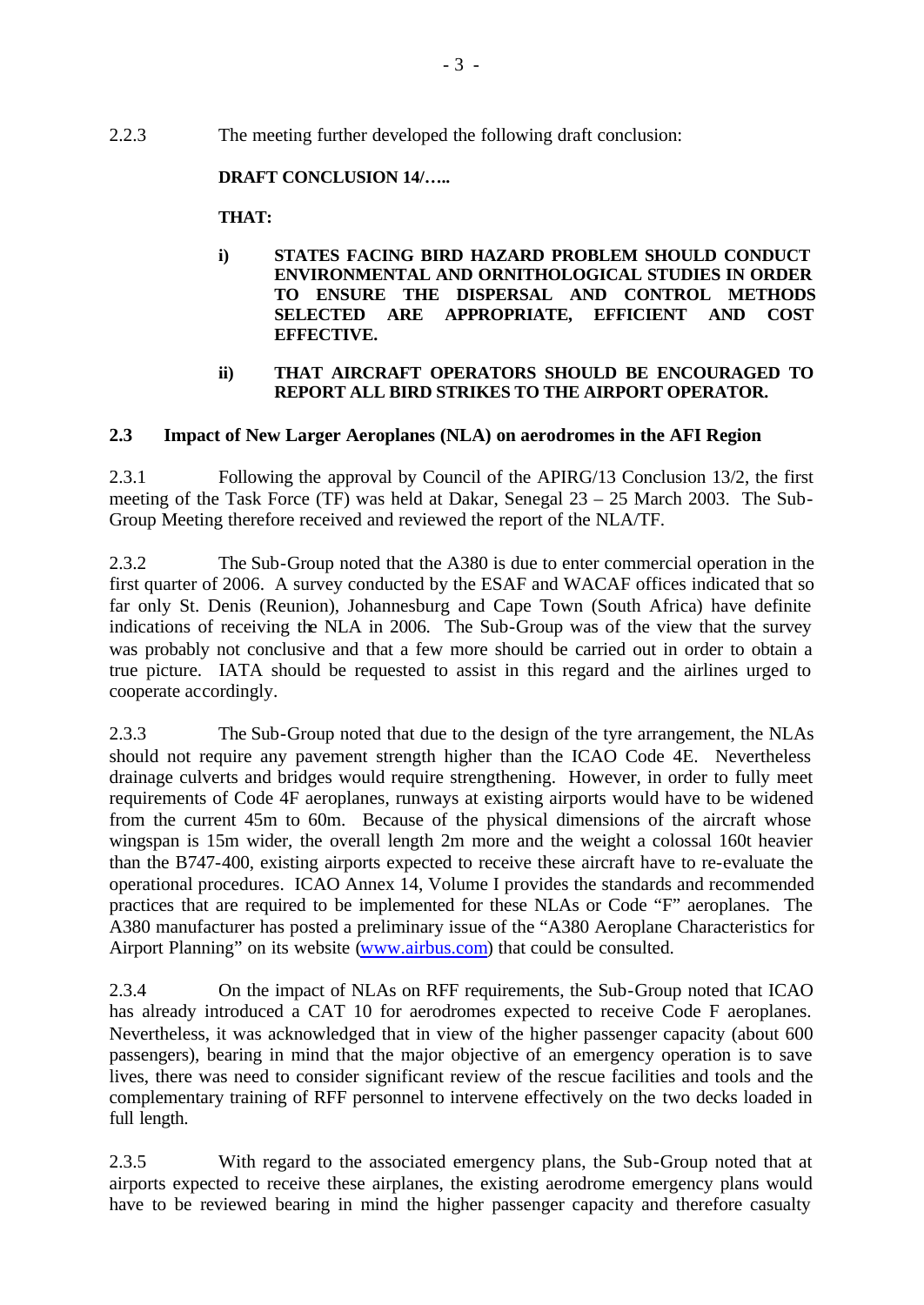volumes. This was necessary to ensure the responding agencies are made aware of the extra resource requirements.

2.3.6 The Sub-Group also noted that since current recovery kits were designed for the Code E aeroplanes, suitable disabled removal equipments would have to be investigated.

2.3.7 Due to the higher passenger capacity, the facilitation in the terminal building would require review. This would include both the landside and airside facilities. Airport access, landside car parks, check-in areas, baggage handling and processing systems, waiting areas, boarding and arrival concourses, police and security checks etc., would require review in order to maintain acceptable levels of service.

2.3.8 The capacities of the various ground handling equipment including push-back equipment, aerobridges, passenger ladders, apron buses, fuel loading facilities, aircraft cleaning facilities etc., would have to be reviewed.

2.3.9 Consequently the AOP/SG adopted the following draft conclusions:-

### **DRAFT CONCLUSIONS:**

### **THAT:**

- **1. STATES, ASSISTED BY ICAO, SHOULD CARRY OUT A SURVEY OF THE AIRLINES REQUIREMENT IN ORDER TO IDENTIFY WHICH AIRPORTS ARE EXPECTED TO RECEIVE OPERATIONS OF NLAs IN THE MEDIUM AND LONG TERM. IATA SHOULD BE REQUESTED TO SUPPORT AND ASSIST STATES IN THIS REGARD.**
- **2. STATES PLANNING FOR NEW AIRPORTS SHOULD WHEREVER POSSIBLE ACQUIRE SUFFICIENT LAND FOR CODE 4F CONSIDERATIONS AND DEVELOP MEDIUM AND LONG TERM MASTER PLANS ACCORDINGLY.**
- **3. STATES CONTINUE TO MONITOR DEVELOPMENTS IN THIS MATTER IN ORDER TO BE AWARE OF THE APPROPRIATE STANDARDS AND RECOMMENDED PRACTICES AS DEVELOPED AND APPROVED BY ICAO FOR IMPLEMENTATION.**
- **4. STATES SHOULD BEGIN TO PLAN FOR APPROPRIATE TRAINING OF RFFS PERSONNEL TO MEET NLA REQUIREMENTS.**
- **5. AIRPORTS IDENTIFIED TO BE CONSIDERED FOR OPERATION OF THE NLA SHOULD EVALUATE THEIR INFRASTRUCTURE, SERVICES AND HUMAN RESOURCES TO DETERMINE WHAT ACTIONS NEED TO BE TAKEN TO PREPARE THEM FOR THESE OPERATIONS.**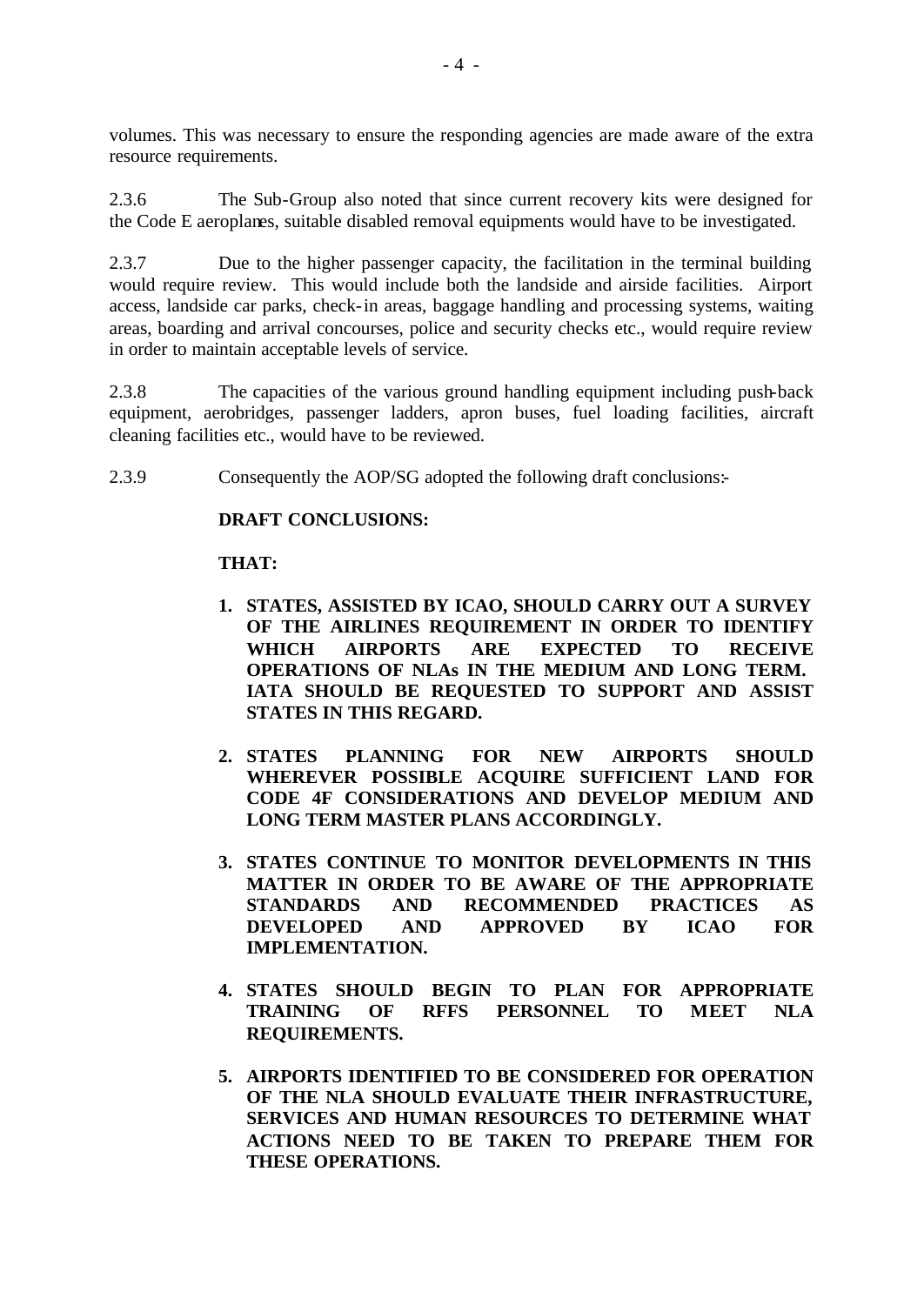## **6. STATES PLANNING DEVELOPMENT OF NEW AIRPORTS SHOULD CONSIDER CONSTRUCTION OF SOME FACILITIES REQUIRED FOR CODE F AERODROMES IN THE FIRST PHASE (CULVERTS, BRIDGES, PAVEMENT FOUNDATIONS) IN ORDER TO AVOID DEMOLITIONS AND ASSOCIATED IMPACT AT A LATER DATE.**

## **2.4 Human Factors in the AOP field**

2.4.1 APIRG/13 discussed at length the issue of human factors in the AOP field. It emphasized that in spite of the recent technological advancements, interaction of humans with technology was still indispensable. Consequently, APIRG/13 developed a Conclusion 13/3 which required States to allocate sufficient resources for training and retraining of staff and to formulate appropriate policies on the management of personnel that ensures the retention of the trained staff.

2.4.2 The meeting was informed that on its part ICAO has continued to promote the establishment of autonomous civil aviation authorities after elaborate feasibility studies. This was because ICAO had noted that where such authorities had been established the management had been sufficiently empowered to develop through their management boards elaborated staff development and motivation programmes that have resulted to not only performance enhancement but also improvement of efficiency, job satisfaction and better remunerations.

2.4.3 Nevertheless the meeting was of the view that ICAO should in the promotion of the establishment of autonomous authorities emphasize that for better results, in addition to management autonomy, the authorities should have financial autonomy.

## **2.5 Aerodromes emergency planning (AEP)**

2.5.1 The meeting received a summary of the status of implementation of this requirement in the AFI Region. This summary showed that although the subject of AEP had been on the AOP/SG agenda as far back as its first meeting in 1991 and on the APIRG agenda before that several States had not fully complied with this requirement. A recent ICAO survey had indicated that the status with States was varied as follows:

- a) Some States had no plan at all (a "draft" plan that rema ined unapproved for a long time was considered not to be a plan).
- b) Some States had plans which were not regularly updated (effectively becoming a "no plan" status).
- c) Some States had plans which were not well coordinated with the other responding agencies (unless agencies understand their role, little assistance can be expected).
- d) Some States do not allocate appropriate resources for maintenance and management of the plan. (Review, publication and amendment require resources).
- e) Some States have plans that are not tested: (without testing the integrity of the plan remains doubtful).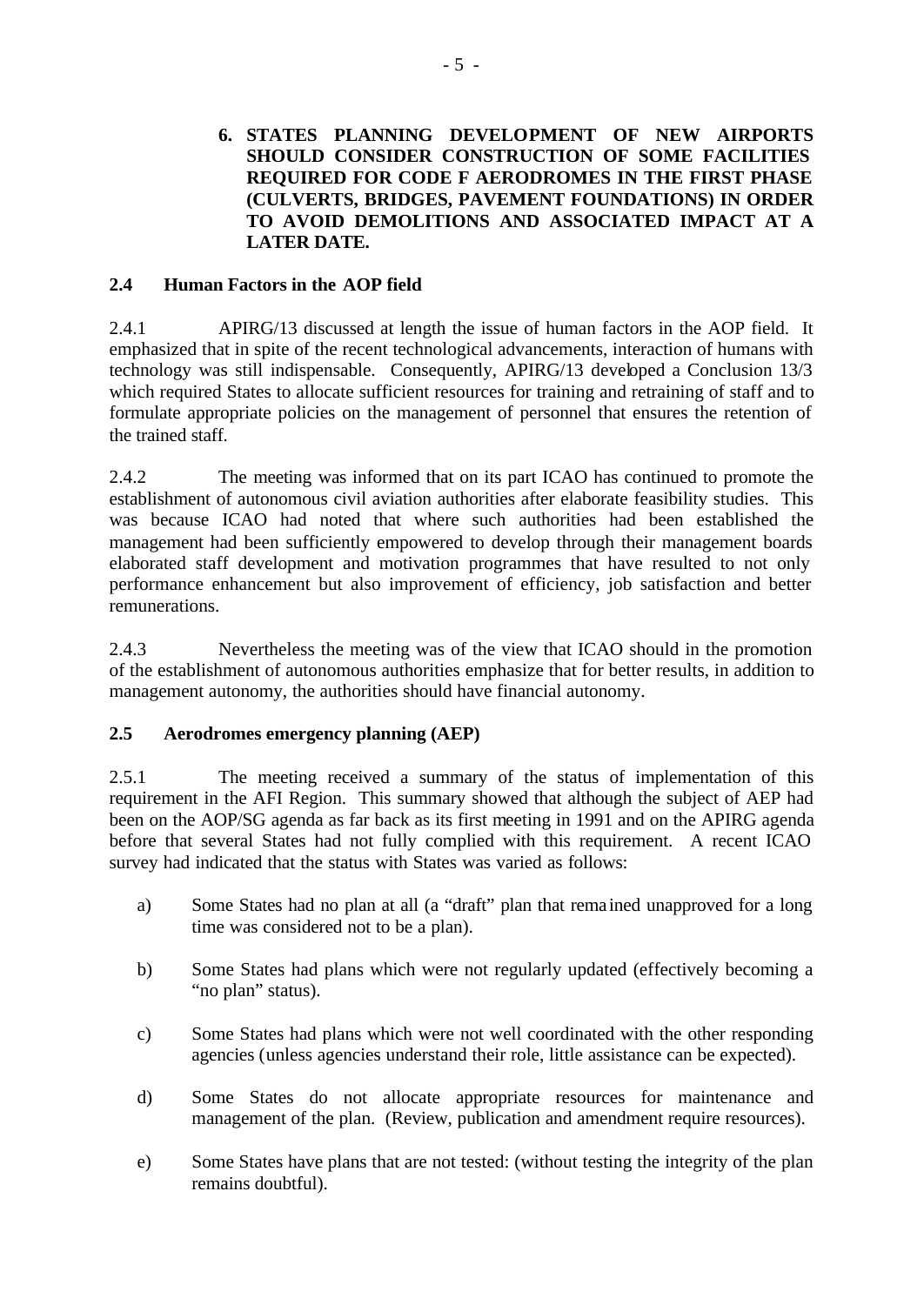2.5.2 APIRG/13 Meeting reaffirmed the APIRG/12 Conclusion which in addition to re-emphasising the Annex 14, Volume I requirement on establishment of AEPs, the conduct of partial and full scale exercises and keeping the plans under constant review, required ICAO to assist States in the process of developing of the plans and to hold workshops on the subject.

2.5.3 On its part ICAO continues to offer assistance on request. When the resources required are substantial, the request is channelled through the ICAO Technical Cooperation Bureau. Further, ICAO continues to hold workshops in the subject at appropriate intervals.

2.5.4 The meeting was reminded that with the coming into effect of the new requirement for aerodromes certifications in November 2003, development of the AEP becomes a prerequisite for the consideration for certification. Consequently, the meeting urged States to give this matter priority in their plans towards the certification process.

2.5.5 The meeting took note of the announcement by Ghana that it had acquired the disabled aircraft removal kit for a B747 type aircraft and encouraged other States to make use of it when required.

2.5.6 The meeting therefore developed the following draft conclusion:-

## **DRAFT CONCLUSION:**

**THAT STATES SHOULD DESIGNATE AN APPROPRIATE NATIONAL COORDINATOR FOR THE AIRPORT EMERGENCY PLAN WHOSE RESPONSIBILITY ASSISTED BY A SMALL COMMITTEE SHALL BE TO ENSURE REGULAR UPDATING AND TIMELY TESTING OF THE EMERGENCY PLANS.**

## **2.6 Rescue and fire fighting (RFF)**

2.6.1 The Sub-Group noted Amendment 4 to Annex 14, Volume I, which introduced and updated a certain number of specifications relating to rescue and fire fighting including new specifications on rescue and fire fighting in difficult environment, new specifications on water replenishment, deletion of the references to halons and to carbon dioxide as complementary agents and revised specifications on response time. The meeting was also reminded that as from 1<sup>st</sup> January 2000, the aerodrome RFFF category could be lowered only by one category as per Annex 14, Volume I, Standard 9.2.2.

2.6.2 The Sub-Group noted that some international aerodromes still have a level of protection lower than that required. This deficiency is mostly due to the lack of financial resources, in particular for small airports receiving some large aircraft, but where the level of traffic remains relatively low. Moreover, there are some cases where the RFF vehicles remain broken down for long periods of time or function with reduced performances, thus lowering the level of protection.

2.6.3 The issue of rescue in difficult environment, in particular for aerodromes located close to great stretches of water or swampy areas, was discussed and the lack of adequate equipment and trained personnel to operate in these areas was emphasized. In view of the high cost involved, the meeting suggested that those airports where such equipment is not available, should arrange mutual agreement with equipped agencies such as Coast-guards or even communities familiar with the specific environment such as fishermen.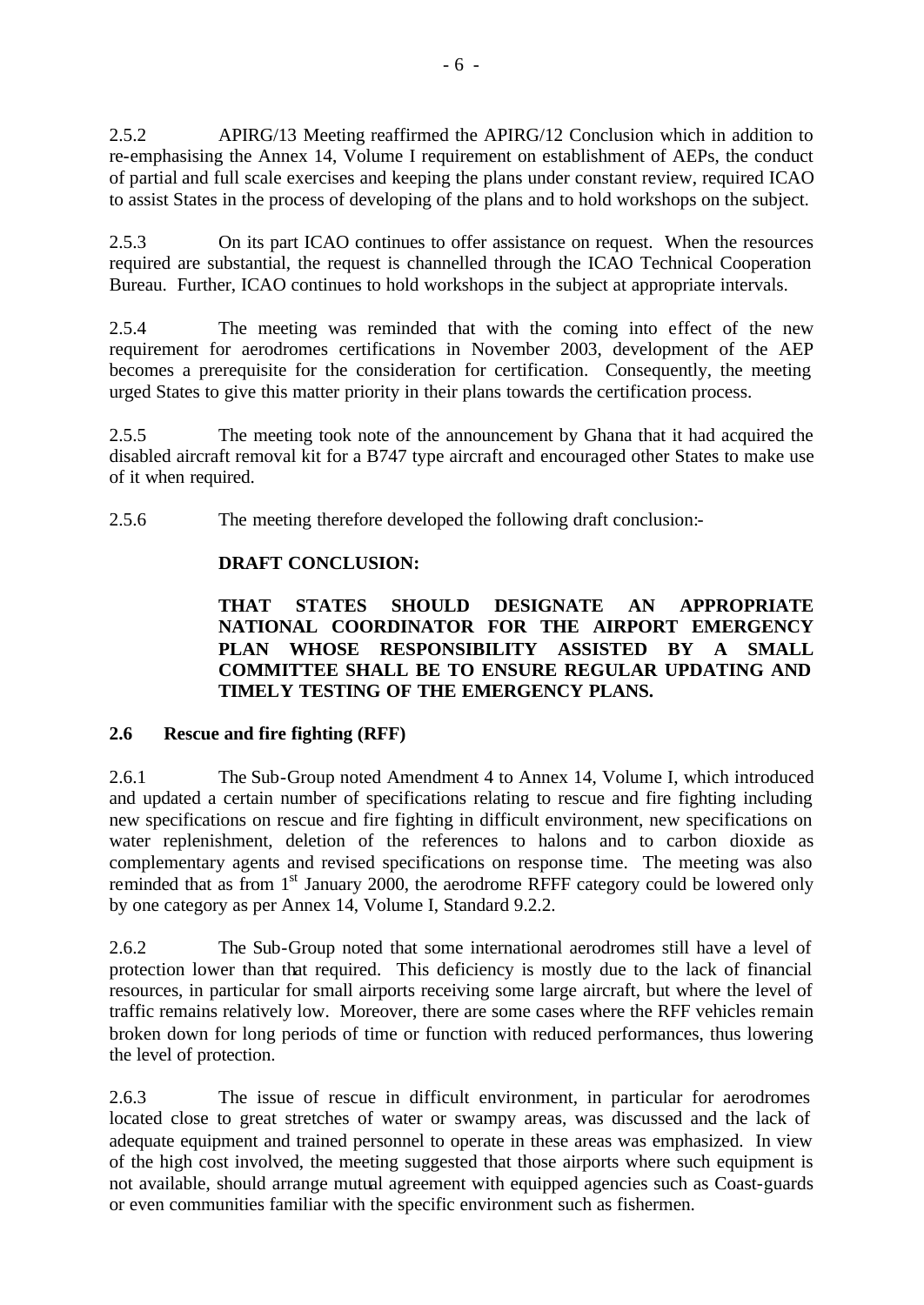2.6.4 On the issue of training, the meeting was informed by Ghana and ASECNA that new training facilities were available at Accra airport and at the ASECNA Regional Fire Fighting Training School (ERSI), Douala, Cameroon for live fire exercise. Regional Offices also continue to assist States, directly during missions and through correspondence or by organizing regional workshops like that programmed in Ghana from 28 July to  $1<sup>st</sup>$  August 2003.

2.6.5 After lengthy discussions on new specifications related to response time, the meeting stressed the need for the fire fighting vehicles to be maintained in good operating conditions and it was recalled as indicated in the Airport Service Manual, Part I, that for some airports, satellite fire stations or pre-positioning of fire vehicles close to movement areas might be necessary to meet the response time.

2.6.6 In the light of the above considerations, the meeting re-affirmed the of relevancy AFI/7 RAN meeting Conclusion 4/6 and developed the following draft conclusion:

## **DRAFT CONCLUSION 14/------**

**THAT STATES SHOULD ENSURE THAT AIRPORTS CLOSE TO LARGE BODIES OF WATER OR SWAMPY AREAS ARE PROVIDED WITH APPROPRIATE RESCUE AND FIRE FIGHTING EQUIPMENT AND ADEQUATELY TRAINED PERSONNEL IF NECESSARY, BY CONCLUDING MUTUAL AGREEMENTS WITH SPECIALIZED AGENCIES.**

### **3. Review of deficiencies in the AOP field**

3.1 The meeting was informed on the changes adopted by the Council on the uniform methodology for the identification, assessing and reporting of deficiencies of air navigation systems, notably on the format of the list of deficiencies where the terms "shortcomings and deficiencies have been replaced by the single term "deficiencies". The Sub-Group was also informed of the Secretariat's work done to record the deficiencies by State rather than by deficiency following the discussions at APIRG/13.

3.2 The Sub-Group noted the efforts made by the Secretariat, through the various sources available to keep the list up-to-date. It also encouraged the Secretariat to continue the provisions taken to ensure the States validate the deficiencies raised on their territories by different sources other than ICAO. The Sub-Group outlined the need for States to systematically inform the Secretariat on corrective actions taken and reply to letters sent by the Secretariat for validation of deficiencies identified on their territories so that the list can be kept updated and reliable.

3.3 The Sub-Group noted with satisfaction the efforts made by some States to eliminate certain deficiencies in spite of the scarcity of resources and agreed that these efforts must be continued and encouraged. Nevertheless, the Sub-Group was informed of the concern expressed by the Air Navigation Commission and the Council about persistent deficiencies, in particular those impairing safety. Among the reasons identified by the meeting was the lack of financial resources for some States, the lack of financial autonomy for some States in spite of having created autonomous entities and inadequate approach in implementing some corrective actions. After lengthy discussions, it also appeared evident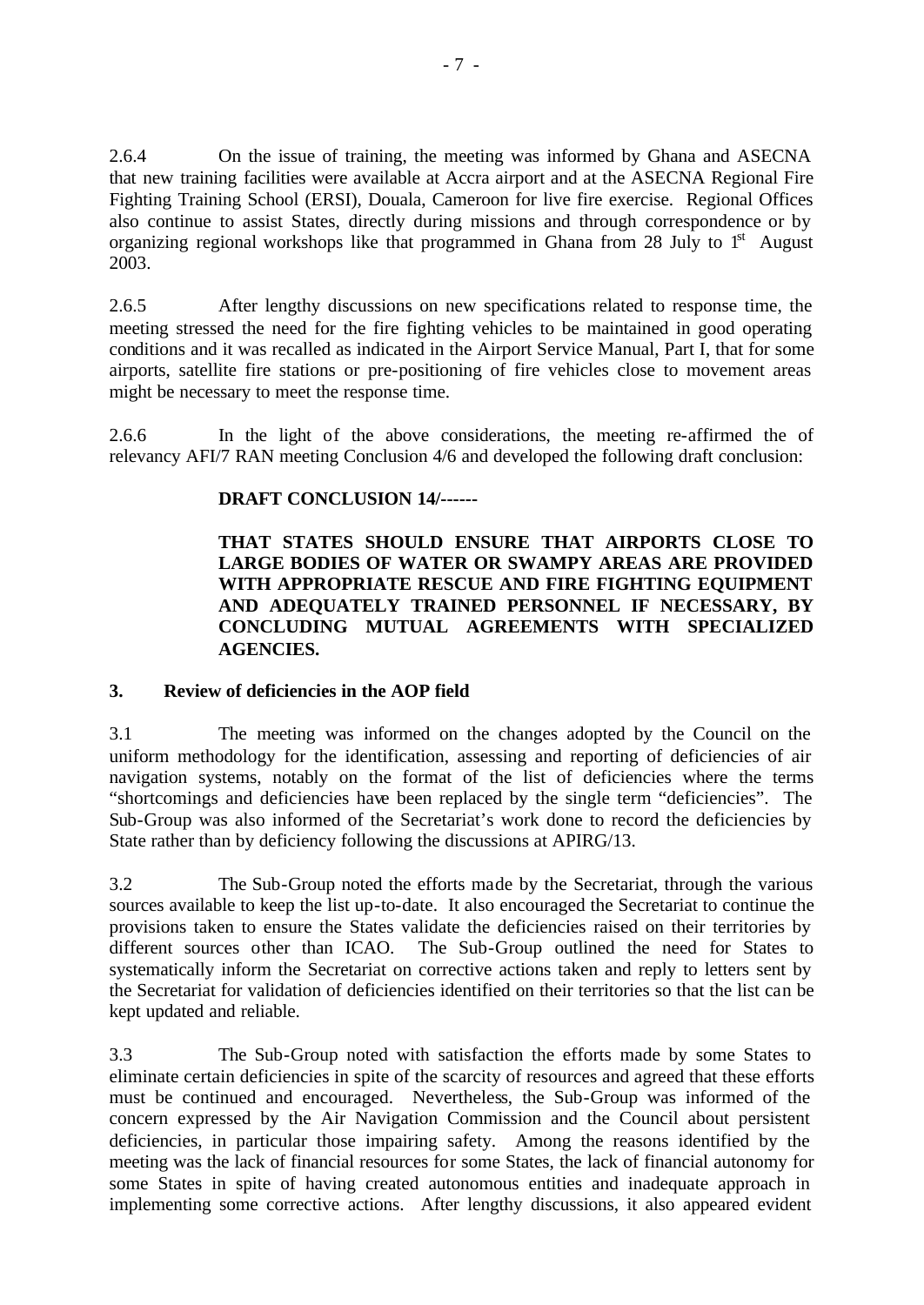that some States were not giving the necessary priority to the elimination of some major efficiencies due to lack of awareness. Therefore, the need to increase awareness of the highest authorities was highlighted. The meeting was of the view that this could be obtained through the briefing of these authorities during missions to States by the Secretariat or through State letters to States concerned explaining the possible consequences if the deficiencies were not eliminated and urging those States to develop an action plan for corrective actions to facilitate follow-up action.

3.4 The meeting therefore reaffirmed the relevance of its APIRG/12 Conclusions 12/56 and 12/57 and further developed the following draft Conclusion:-

## **DRAFT CONCLUSION**

## **THAT WHEN AUTONOMOUS AUTHORITIES ARE ESTABLISHED, GOVERNMENTS SHOULD ENSURE THAT THEY ARE VESTED WITH MANAGEMENT, FINANCIAL AND DECISION-MAKING AUTONOMY IN ORDER TO FACILITATE ALLOCATION AND FAST MOBILIZATION OF RESOURCES FOR THE ELIMINATION OF AIR NAVIGATION SYSTEMS DEFICIENCIES.**

### **4. Aerodrome Certification**

4.1 The Sub-Group discussed the requirement in Annex 14, Volume I related to Aerodrome Certification bearing in mind the cut-off date of 27 November 2003. The Sub-Group also reviewed the guidelines provided by ICAO in the Manual of Certification of Aerodromes, Doc. 9774 for uniform implementation of the Standard.

4.2 It is expected that States need to enact basic legislation that will provide for the requirement for the certification of aerodromes. Such regulations should identify the regulatory authority and vest it with the necessary powers to enforce compliance. The requirement for certification should apply equally to government operated State-owned aerodromes and to airports operated by others.

4.3 As a prerequisite to the application for aerodrome certification, an aerodrome manual should be prepared by the operator and approved by the regulatory authority. The Doc. 9774 Manual of certification of aerodromes contains in Appendix 1 guidelines on the structure of the Aerodromes Manual. The information contained in the Aerodrome Manual should effectively demonstrate that the aerodrome conforms to the certification standards and practices and that there are no apparent shortcomings which could adversely affect the safety of aircraft operations. It should enable the CAA to assess the suitability of the aerodrome for the operations proposed and to judge the applicant's fitness to hold a certificate.

4.4 The Sub-Group was informed that the ICAO Regional offices of WACAF and ESAF intended to hold workshops specifically dedicated to this subject in May and July 2003 respectively. In addition, the ESAF office will discuss the issue of aerodromes certification during the meeting of Heads of the Civil Aviation and Airports Authorities scheduled to be held for 25 – 26 August 2003.

4.5 The Sub-Group identified the need to provide appropriate training to personnel who would be involved in the certification process in particular the inspectors and the auditors